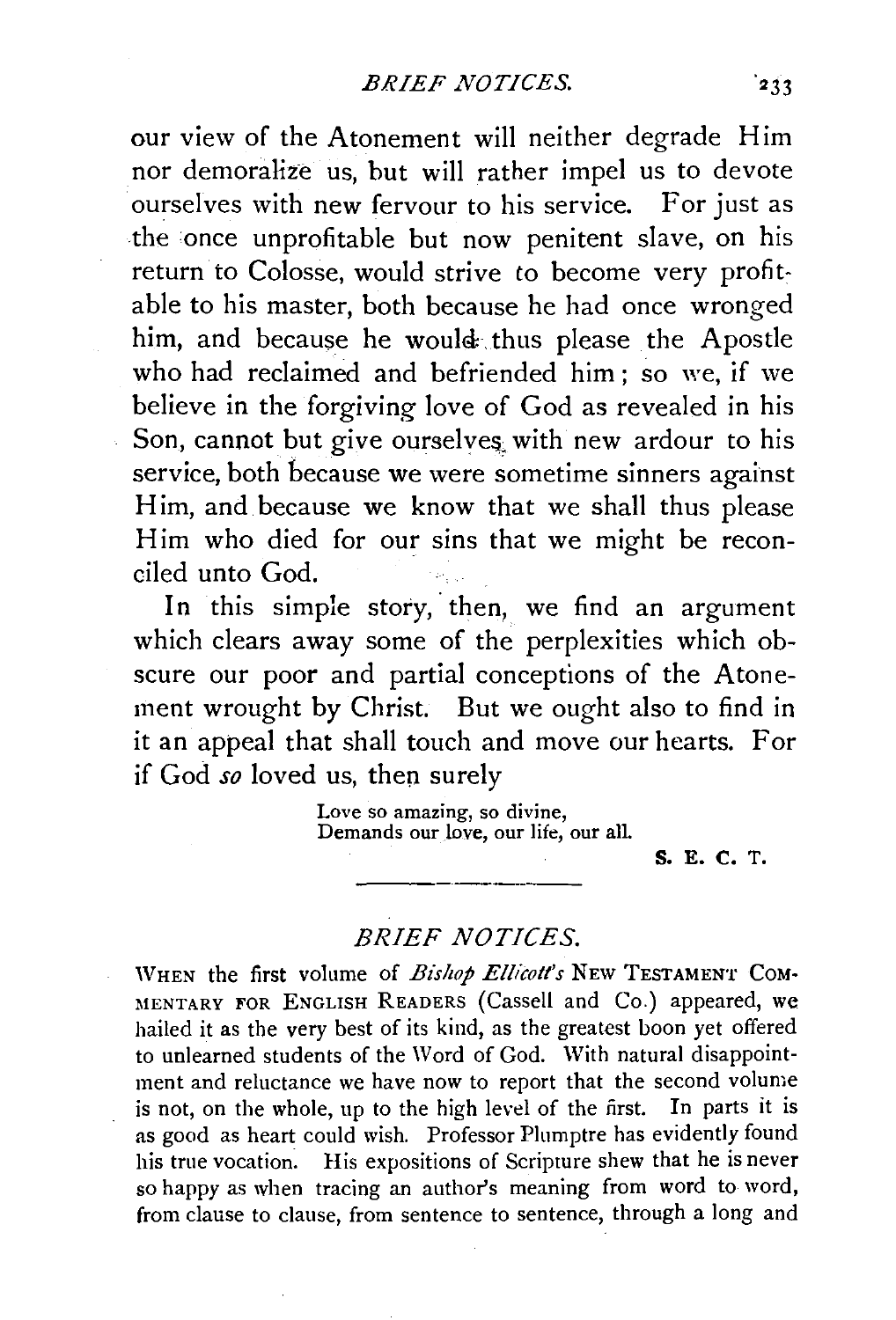connected writing, and under such constraints of space as compel him to study form and proportion. He has a rare gift for seizing on fine distinctions of thought, for detecting and grasping the subtler shades of meaning and intention in words or collocations of words. And with this gift he combines another almost as rare, that of bringing together, from the most distant and unexpected quarters, facts and phrases and usages of speech which illustrate the passage he has in hand. Whatever he has to say, moreover, he says in simple flexible English, while yet he can be as terse and compressed as he is select and happy in his style. And, no doubt, his wide study of the Bible, extending over most of the Scriptures both of the Old Testament and the New, and his long practice in authorship, contribute largely to the confidence and ease with which he moves It is impossible to read his expositions of the *Acts of the Apostles* and the *Second Epistle to the Corinthiatzs* in this volume without being afresh impressed with the conviction that, as an expositor for English readers, he stands almost unrivalled. His "Introduction" to the Acts, for example, is a model in its comprehensiveness, brevity, and delicacy of touch, to all who labour in the same field.

To assign the great theological treatise of the New Testamentthe *Epistle to the Romans*—and that other Epistle– *Galatians*which also contains an elaborate theological argument, to Dr. Sanday was hardly wise. Dr. Sanday has won his honours-and they are of the hi,hest-in the school of criticism. Few men are happier than he in dealing with the critical and historical questions suggested by the *New* Testament Scriptures. But in theology he is comparatively, or at least he writes like, a novice; nor has he gained by long practice the special skill, or trick, of the skilled expositor. Hence, while his Introductions to both the Epistles assigned him are admirable, his exposition of them is questionable, and will no doubt be questioned by many of the ablest theologians of the day. He does not move among the "doctrines" stated or suggested by St. Paul with ease and freedom. His handling of them lacks force, his solutions breadth. Nor is he of the same theological school with Professors Plumptre and Watkins; and hence he introduces a discord into the tones of this. Commentary which the learned editor seems to have taken no pains to reduce, much less to resolve.

The great mistake of this volume lies, however, and we say so with unfeigned regret, in assigning the First Epistle to the Corinth*ians* to a man so busily occupied and preoccupied-as pastor, editor, preacher, chaplain-as the Rev. T. Teignmouth Shore. It really is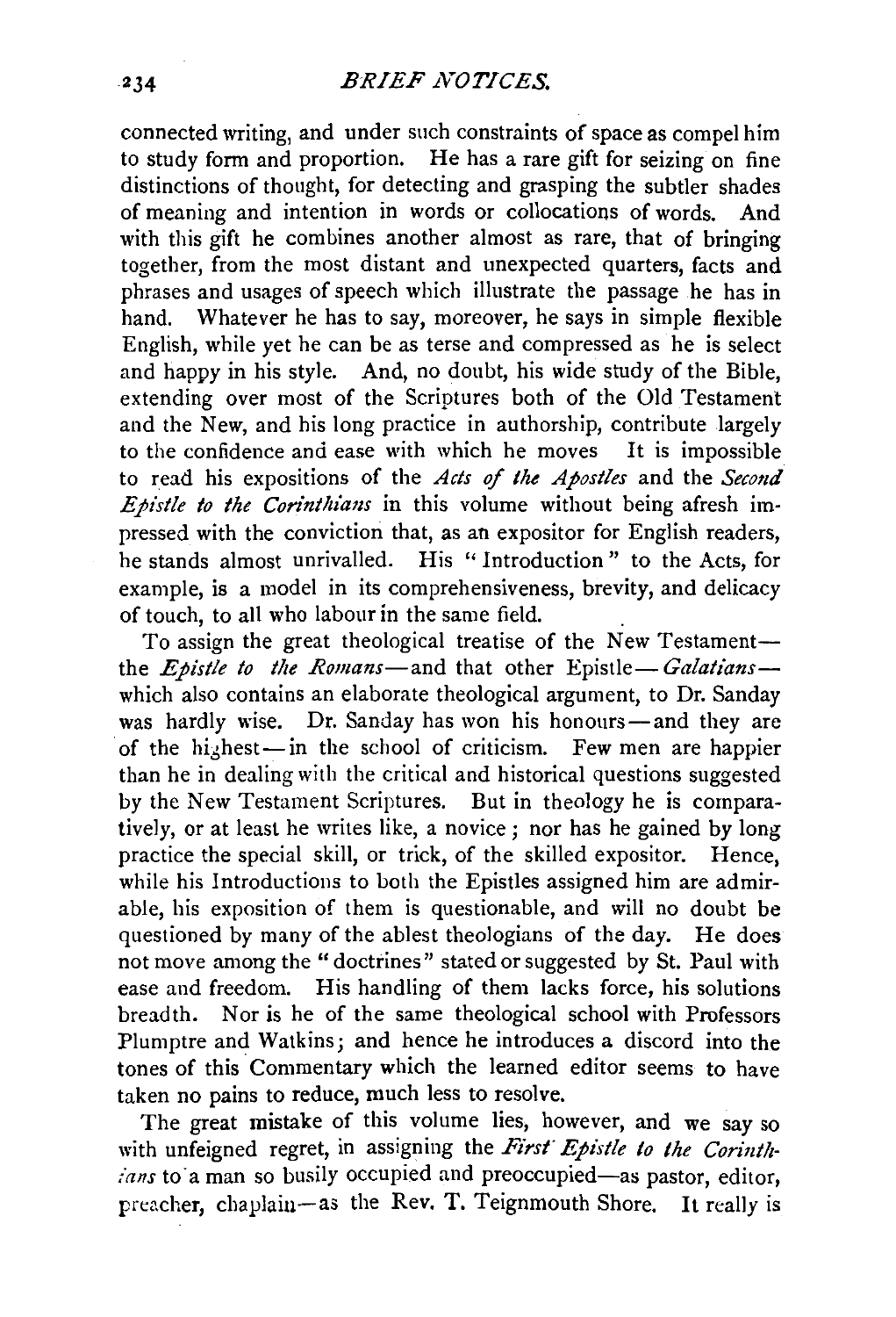not difficult for any scholar with leisure at his command to write a respectable commentary on this Epistle, for none has been more frequently and ably discussed. But it is only too evident that Mr. Shore has not had sufficient leisure at his command to enable him to give us his best work. His exposition lacks the erudition, the scholarship, the grasp and breadth of thought, which would have brought it up to the level of the other contributions to this great work.

REuss's BIBLE.'-The full title, given below, of the work to which Professor Reuss has devoted himself, sufficiently indicates its magnitude and importance. Hitherto, it seems, little has been done in this way for the service of French Protestantism. Commentaries upon single books of Scripture, original or translations, have been issued from the press during the last thirty years, but they have been modelled for the most part after the German type, and bristle with Greek and Hebrew quotations which repel the general reader. M. Reuss aims to do for the more mtelligent Protestants of France what the "Speaker's Commentary" essays to do for a similar class in this country, but with this difference; that his aim and methods are more purely literary. The exposition is limited to putting the reader in possession of the meaning of the sacred text, without any attempt at edifying comment.

All who have made the acquaintance of M. Reuss through his "History of the Christian Theology of the Apostolic Age," will be ready to admit that he possesses high qualifications for the task he has undertaken. His scholarship and exegetical tact place him in the front rank of living commentators, and while his rationalistic point of view often leads him to conclusions from which the readers of THE EXPOSITOR will dissent, this does not detract very seriously from the value of his labours. since he commonly supplies the materials by which his errors may be corrected.

A translation of the entire Scriptures, with an accompanying comment from one mind, however richly stored and fully equipped for the task, may not seem to promise very valuable results. No man is equally at home in Greek and in Hebrew, in poetry and in prose; nor can any man so master the whole range of Scripture as to warrant

<sup>1</sup> La Bible nowvellement traduite sur les textes originaux, avec une introduction à *dzaque lh•re, des notes explicatives ntr l'attcim Testament, et 1111 ro111mmtaire comp!et sur le nouveau Testament* ("The Bible newly translated from the Original Texts, with an Introduction to each book, Explanatory Notes upon the Old, and a complete Commentary upon the New, Testament"). Paris: Sandoz and Fischbacher.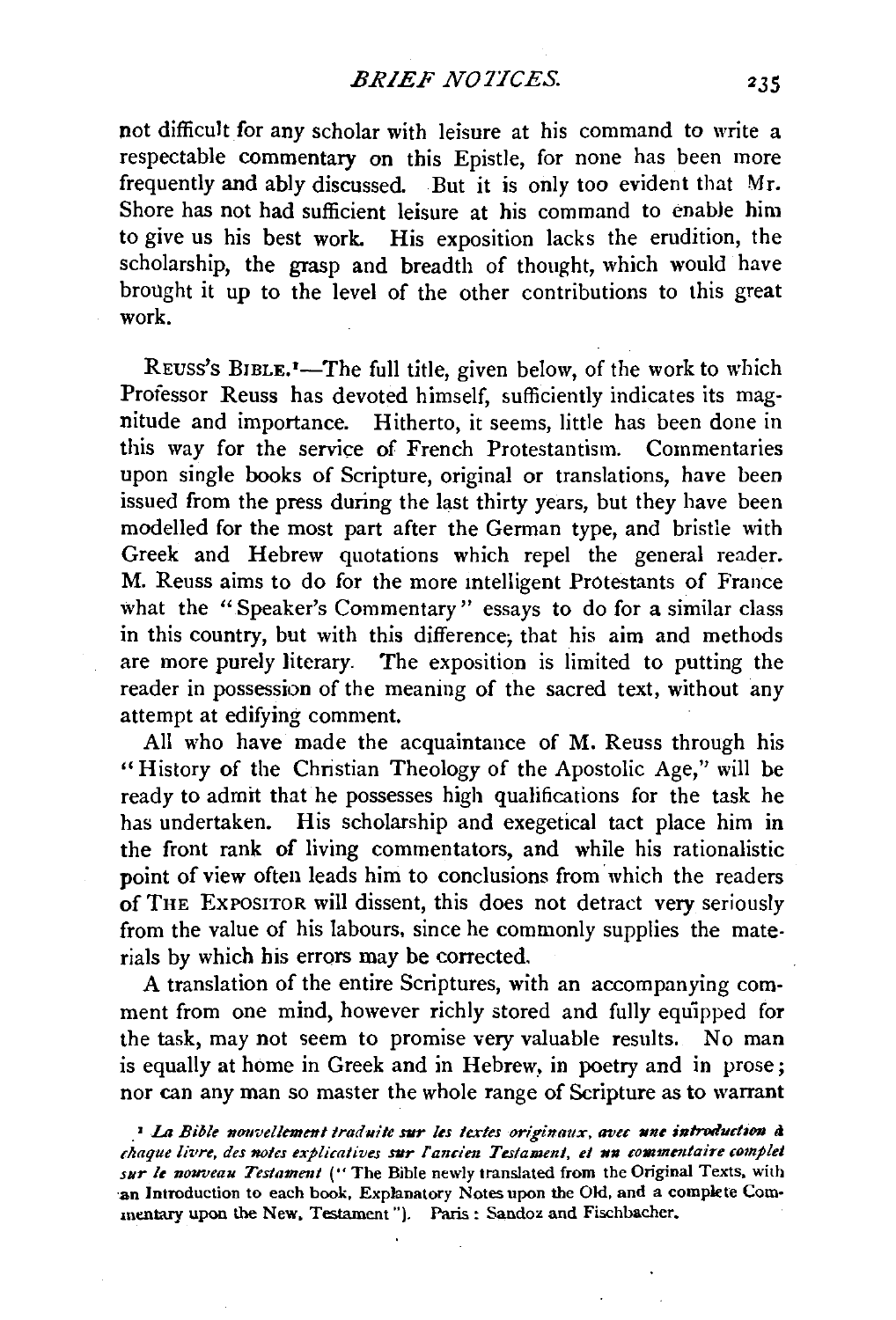him in writing a Commentary on the whole Bible. On the other hand, a certain homogeneousness of aim and equality of execution are secured when the task of translating and annotating the Bible is essayed by a great scholar like De Wette or Reuss. This Bible is published by subscription, and the fact that it has already secured more than  $\overline{1}$ , 100 subscribers, of various religious opinions, in different parts of Europe, whose names are published in periodical lists, is a proof of the estimation in which the Strasbourg professor is held, and of the expectations which his undertaking has excited.

The plan of the work is sufficiently original and curious to deserve being given entire. Even M. Reuss anticipates that it will surprise some of his readers. It shews how the literary spirit predominates in his work. After a *Preface and Gmeral Introduction,* the OLD TESTAMENT is laid out as follows :-First Part: *History* of *the Israelites from the Conquest* of *Palestine to the Exile* (Judges, Samuel, and Kings), one vol. Second Part: *The Prophets* (in chronological order), two vols. Third Part:<sup>\*</sup> The Sacred History of the Law (Pentateuch and Joshua). Fourth Part : *The Ecclesiastical Chronicles*  of *J'erusalem* (Chronicles, Ezra, and Nehemiah), one vol. Fifth Part: *Lyrical Poetry*—First Section: *The Psalter*; Second Section: *Lamentations, one vol.*;<sup>\*</sup> *Canticles* will form the Third Section of this part. Sixth Part : *Religious and Moral Philosophy* (Job, Proverbs, Ecclesiastes, Ecclesiasticus, Wisdom, Moral Tales, Baruch  $\&c.$ ). Seventh Part : \* *Political and Polemical Literature* (Ruth, Maccabees, Daniel, Esther, Judith, &c.).-The NEW TESTAMENT is distributed thus :- First Part : *The Gospel History* (Synopsis of the first three Gospels). one vol. Second Part: *The Apostolic History*  (Acts of the Apostles), one vol. Third Part: *The Pauline Epistles*, two vols. Fourth Part : The Apocalypse. Fifth Part :\* The Epistles to the Hebrews, James, Peter, and Jude, Sixth Part : \* The Johan*nine Theology* (Gospel and Epistles).-Of these, those marked with an asterisk have not yet appeared. The work was commenced in 1874, and will probably be completed by the end of this year. It incorporates several smaller works previously published. The price of the whole is not to exceed one hundred francs; There will be· about fourteen volumes of five hundred pages octavo.

The need of a new French translation of the Bible is very generally acknowledged by the Protestant Churches. It is only justice to M. Reuss, however, to say that he has entertained no idea of displacing by his work the time-honoured versions now in use. As he iustly observes, "Exegesis is a science of too recent date in France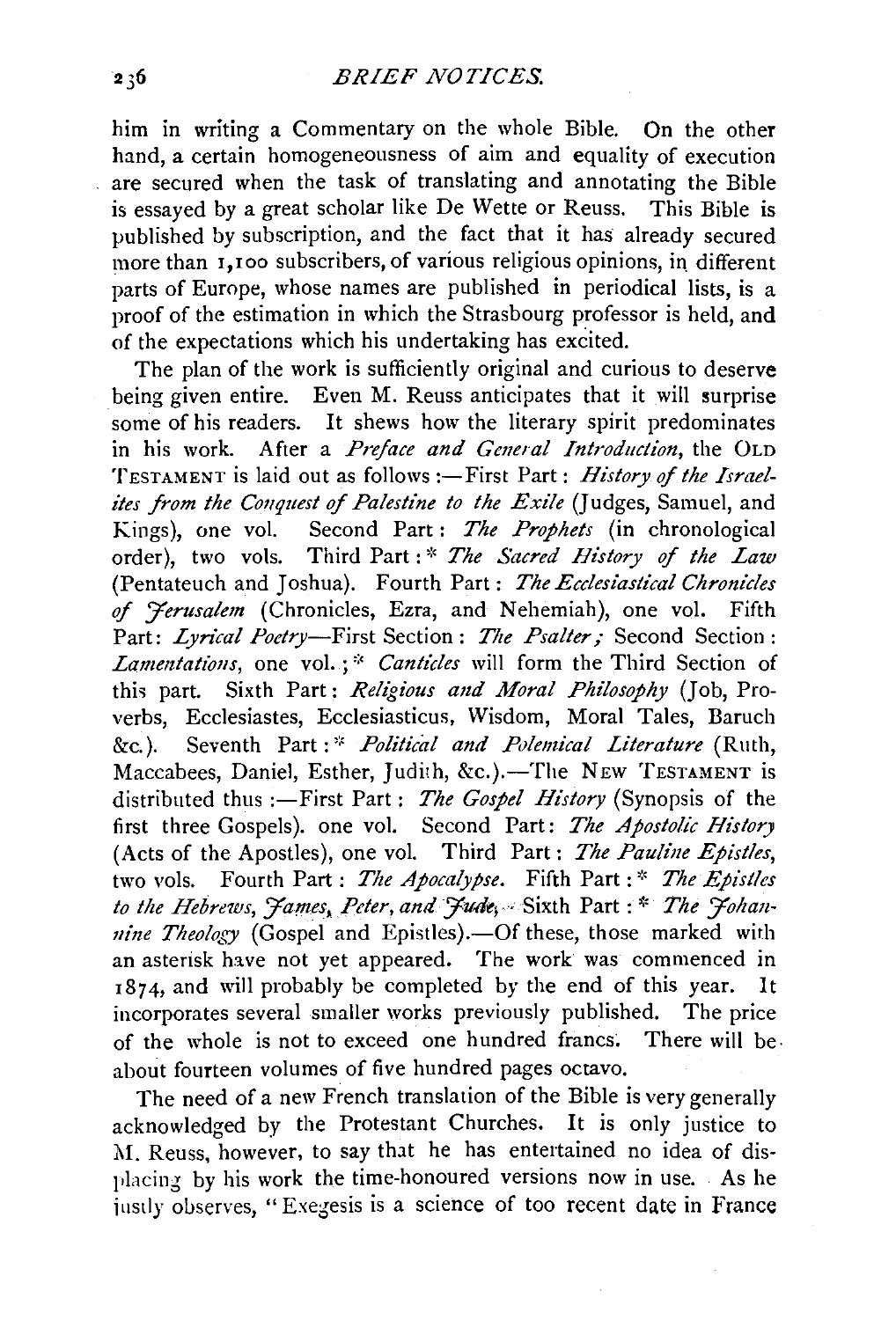for the Church to be in a position to accept a new Bible from the hand of the first comer." His aim has been simply "to render service in the more modest sphere of the closet, and wherever a desire may exist for thorough and consecutive instruction upon the form and matter of the Scriptures." In the execution of the translation his object has been to give the exact sense of the original : style has been a secondary consideration. M. Reuss's mother-tongue is German, and his French is somewhat deficient in colour and vividness; but his version is lucid and flowing. His observations upon the happy mean to be observed between literalness and grace of style in translating such a book as the Bible seem to hit the mark exactly, and one can only hope that the spirit of them is controlling the work of our own Revisers. He says : "A translation must, of course, be faithful ; but its fidelity consists in giving the reader of to-day a similar impression to that formerly received by a contemporary who spoke the language of the author. Now, the translator would miss this mark if he clung to the letter of an idiom entirely different from our own, and would actually create new difficulties for those he desired to assist in understanding the text, difficulties which probably would have no existence for the scholar. On the other hand, he must not forget that he has to deal with ancient documents, which, while they serve the wants of modern generations, belong, nevertheless, to history, and demand, on this ground alone, respect and discretion. In translating the Bible, the object is, not simply to propagate religious ideas and inculcate precepts of morality-this may be done in many other ways, without diminishing the native truth and intrinsic power of Biblical teaching-but to reveal the source whence this truth is drawn, and the particular form in which this power was first manifested. There are limits, then, to a translator's license. His work must present, not, certainly, a mere counterpart of Hebraic or Hellenistic syntax, which could only\_ repel the reader, but a reflection of the original and authentic conception of the ancient authors, the faithful reproduction of their literary physiognomy-in a word, the image of their style. For, as between their · time and ours, it is not only language that has changed; there is also a very perceptible difference in the working of the mind, in forms of thought and methods of instruction. There are images borrowed from remote scenes, allusions to conditions of society which no longer exist, figures of rhetoric scattered broadcast over even the simplest prose, bold flights of a poetry which is at once foreign and natural, and very many other things besides, which enter into the peculiar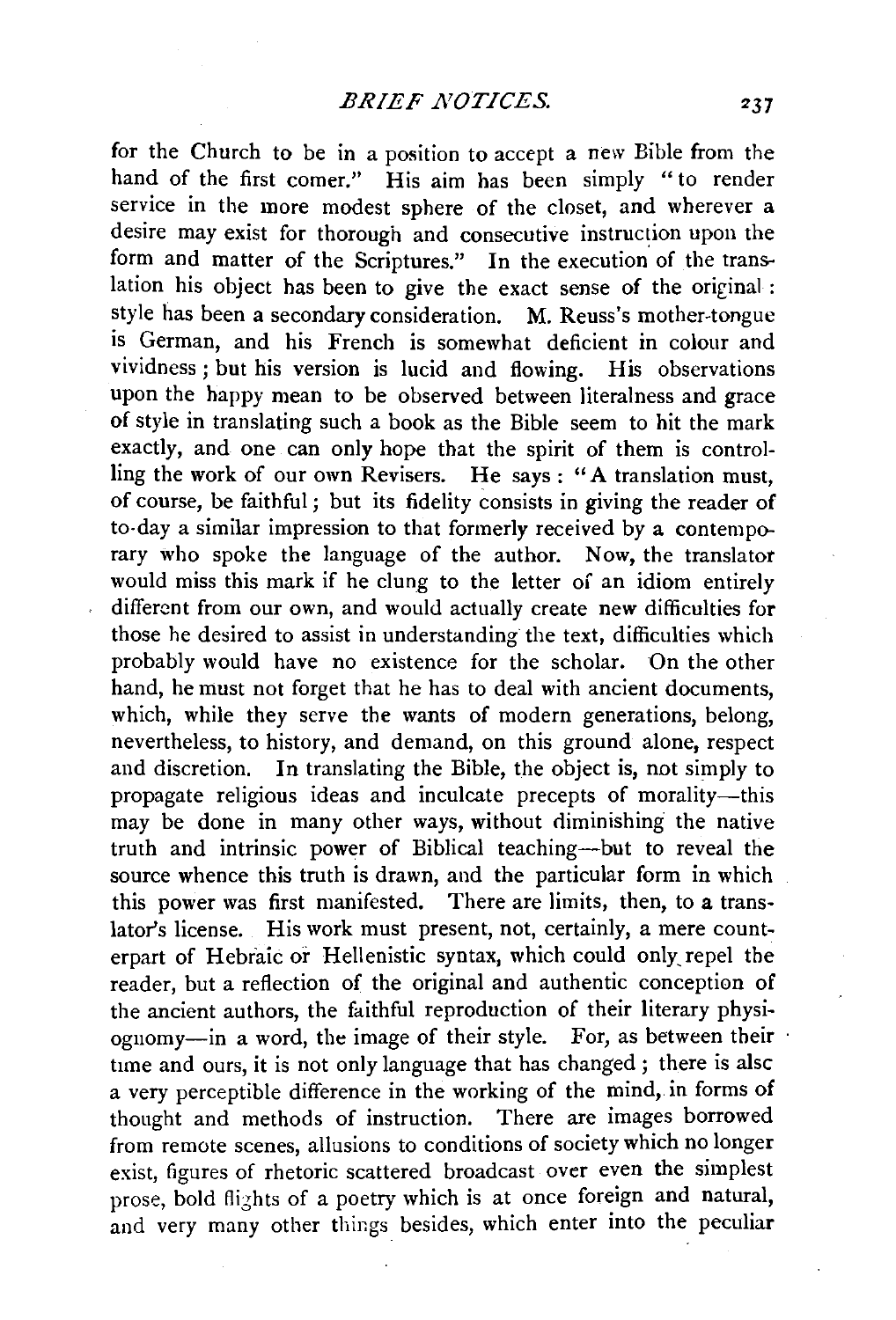genius of sacred literature, and which by turns arrest attention and call forth sympathy, shock our taste or awaken our admiration. A rendering which, in order to make the text easily intelligible to ordinary readers, obliterated these characteristic features, beating out into circumlocutions the crisp and pictorial diction of the original, would not deserve the name of translation."

The Introductions which M. Reuss has supplied to the several books are exceedingly instructive, and valuable, moreover, as furnish· ing an easily accessible account of the latest views entertained upon the date, authorship, and contents of the several sacred books by the school which claims to exercise the higher criticism. The easy and confident step with which M. Reuss sometimes advances along what seems to us, even from a literary point of view, a perilous path, is a wonder to see. The *natveté* of his dogmatism is amusing, and reminds one of Bunsen's achievements in Egyptology, related in his memoirs, when a single morning's work sufficed to find the solution of some of its most intricate problems. To take an instance from the Introduction to the Apocalypse. The question to be determined is the date of the book, and "this is how it is done."

"The capital built upon seven hills can be no other than Rome, which the Romans themselves loved to designate in this way. Its kings are the Roman emperors. Our author writes during the reign of the sixth, the first five belonging already to the past. After Augustus, Tiberius, Caius, Claudius, and Nero, we come to Galba. The total number of the emperors being determined by the analogy of the hills and of the heads (of the beast), and the duration of the empire, from the time at which the author was writing to the final catastrophe, being fixed, according to Daniel, at three years and a half (Chap. xi. *z,* 3; xii. 14), and in a more general way in this book by the expression 'at hand' (Chap. i. 3, 4), we see at once how the author could say that the seventh king wou!d only remain a little. while, without inferring therefrom any reference to the historical event of Otho's reign *(supposed to be beyond his horizon*). The Apocalypse, then, was written in the reign of Galba, that is to say, in the interval between these two epochs—the time when the death of Nero, which happened on the 9th of June, 68, could be known in Asia, and the death of Galba, slain on the 16th of January, 69.''

The riddle of the Apocalypse, the number of the beast, is solved, by scholars of M. Renan's school, by the name of Nero, taken in its Hebrew form. Professor Reuss treats this solution as a literary de-

• Prelace, p. ix.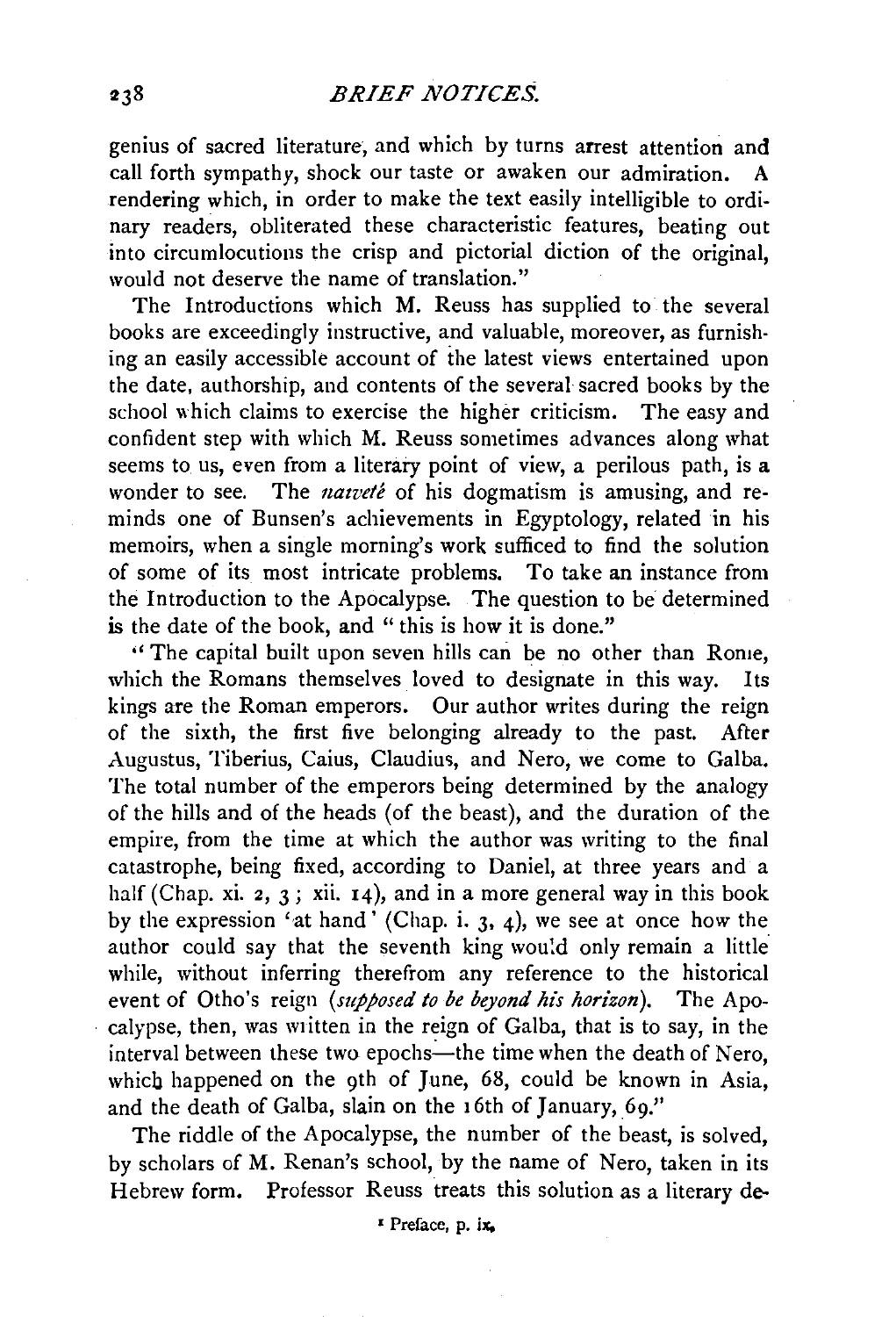monstration. While, however, he insists upon this as the meaning of the writer of the Apocalypse, he is obliged, of course, to admit that its predictions, interpreted in this sense, were falsified as soon as they were published. But see what the whole theory involves. Only six months elapse between the deaths of Nero and of Galba. During this brief interval, the report had to obtain currency in the Church that Nero was not really dead, but would reappear as Antichrist, and this rumour had to reach an obscure Christian at Ephesus, and become the motive- of an elaborate apocalyptic work of the most intricate structure, and full of symbolical images, drawn chiefly from the Old Testament, but worked out with great minuteness of detail. No one could shew more successfully than M. Reuss has shewn the unity of this book, the elaborate skill with which it is constructed, and the degree to which it is saturated with Old Testament imagery; yet we are to believe that it was conceived, composed, and published beyond recall, within the brief interval of its author's first hearing of the death of Nero and the news reaching him of the subsequent death of Galba! This is just an example of how Professor Reuss's work sometimes supplies materials for refuting his own conclusions.

But it would be a very false impression of the value of these Introductions to infer that the kind of work just indicated is a predominating feature of them. The Introduction to the Book of Ecclesiastes, which will have a special interest for readers of THE EXPOSITOR this year, is full of information and sound reasoning : not less so the Introduction to Proverbs. Indeed, this remark is true even of the Introduction to the Apocalypse, to part of which exception has just been taken.

The Notes to the Old Testament abound with information which it would be hard to find elsewhere in a form so readily accessible. Any one who reads French will find them a storehouse of suggestions which only require a little discretion in their use to be highly serviceable. The character of the Commentary on the New Testament is precisely what M. Reuss's work on " The Christian Theology of the Apostolic Age" would lead us to expect: it is the quarry from which that work was dug, with its materials restored to their original place.

There can be no question as to the immense industry and reading shewn in THE ENGLISHMAN'S CRITICAL AND EXPOSITORY BIBLE CYCLOPÆDIA, by the *Rev. A. R. Fausset, M.A.*; but it may well be doubted whether. that erudition and industry have not been illbestowed. " Unity of tone and aim " may, indeed, be secured by "unity of authorship,'' as Mr. Fausset pleads; but the gain is doubt·